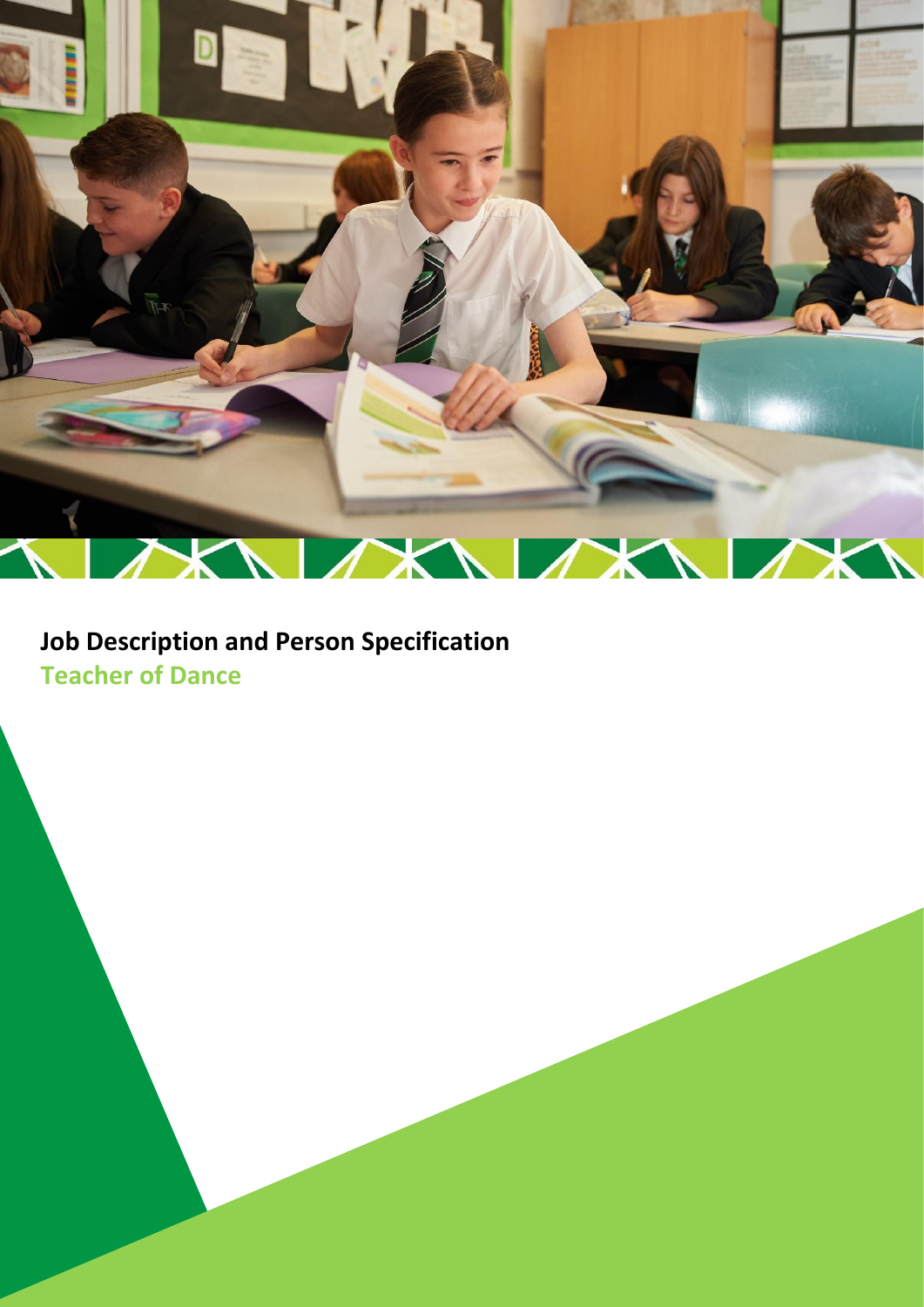

# **JOB DESCRIPTION Teacher of Dance (TMS)**

**Reporting to:** Curriculum Leader for Performing Arts and Progress Leaders.

**Responsible for:** The provision of a full learning experience and support for students.

**Liaising with:** Headteacher, Leadership Team, teachers and support staff, LEA representatives, external agencies and parents.

**Working Time:** 0.6 part-time

**Salary/Grade:** Main Pay Scale/ Upper Main Scale

**Disclosure level:** Enhanced.

**Post Purpose:** To implement and deliver an appropriately broad, balanced, relevant and differentiated curriculum and support a designated curriculum area as appropriate. Facilitate and encourage a learning experience which provides students with the opportunity to achieve their individual potential whilst also contributing to raising standards of student attainment at LHS

# **Teaching**

- To teach students according to their educational needs, including the setting and marking of work to be carried out by the student in school and elsewhere.
- To assess, record and report on the attendance, progress, development and attainment of students and to keep such records as are required.
- To provide, or contribute to, oral and written assessments, reports and references relating to individual students and groups of students.
- To ensure that ICT, Literacy, Numeracy, SMSC are reflected in the teaching/learning experience of students.
- To undertake a designated programme of teaching.
- To ensure a high quality learning experience for students which meets internal and external quality standards.
- To prepare and update subject materials.
- To use a variety of delivery methods which will stimulate learning appropriate to student needs and demands of the syllabus.
- To maintain discipline in accordance with the school's procedures, and to encourage good practice with regard to punctuality, behaviour, standards of work and homework.
- To undertake assessment of students as requested by external examination bodies, departmental and school procedures.
- To mark, grade and give written/verbal and diagnostic feedback as required.

# **Operational/Strategic Planning**

- To assist in the development of appropriate syllabuses, resources, schemes of work, assessment policies and teaching strategies in the Curriculum Area and Department.
- To contribute to the Curriculum Area and department's development plan and its implementation.
- To plan and prepare courses and lessons whilst also contributing to the whole school's planning activities.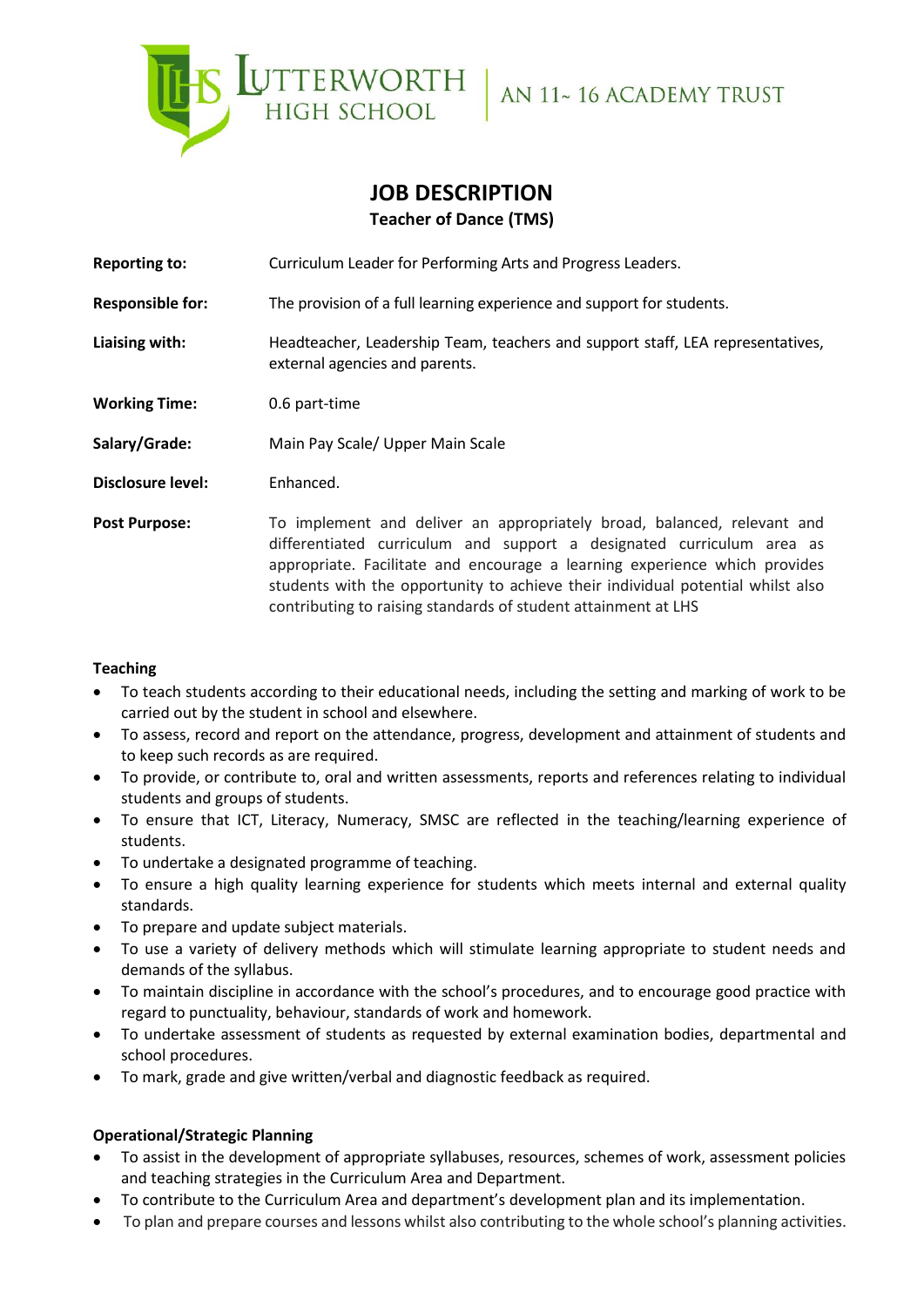

# **Curriculum Provision**

• To assist the Curriculum Leader and the Assistant Head responsible for Teaching & Learning, to ensure that the curriculum area provides a range of teaching which complements the school's strategic objectives.

# **Curriculum Development**

• To assist in the process of curriculum development and change so as to ensure the continued relevance to the needs of students, examining and awarding bodies and the school's Mission and Strategic Objectives.

## **Staffing**

- To take part in the school's staff development programme by participating in arrangements for further training and professional development.
- To continue personal development in all the relevant areas including subject knowledge and teaching methods.
- To engage actively in the Performance Management Review process.
- To ensure the effective/efficient deployment of classroom support.
- To work as a member of a designated team or teams and to contribute positively to effective working relations within the school.

## **Quality Assurance**

- To adhere to school quality procedures.
- To contribute to the process of monitoring and evaluation of the curriculum area/department in line with agreed school procedures, including evaluation against quality standards and performance criteria. To seek/implement modification and improvement where required.
- To review from time to time methods of teaching and programmes of work.
- To take part, in the review, development and management of activities relating to the curriculum, organisation and pastoral functions of the school.

## **Management Information - data**

- To maintain appropriate records and to provide relevant accurate and up-to date information for SIMS, registers, etc.
- To complete the relevant documentation to assist in the tracking of students.
- To track student progress and use information to inform teaching and learning.

## **Communications and Lliaison**

- To communicate effectively with the parents of students as appropriate.
- Where appropriate, to communicate and co-operate with persons or bodies outside the school.
- To follow agreed policies for communications in the school.
- To take part in liaison activities such as Open Evenings, review days and liaison events with partner schools.
- To contribute to the development of effective subject links with external agencies.

## **Management of resources**

- To assist the Curriculum Leader to identify resource needs and to contribute to the efficient/effective use of physical resources.
- To co-operate with other staff to ensure a sharing and effective usage of resources to the benefit of the School, department and the students.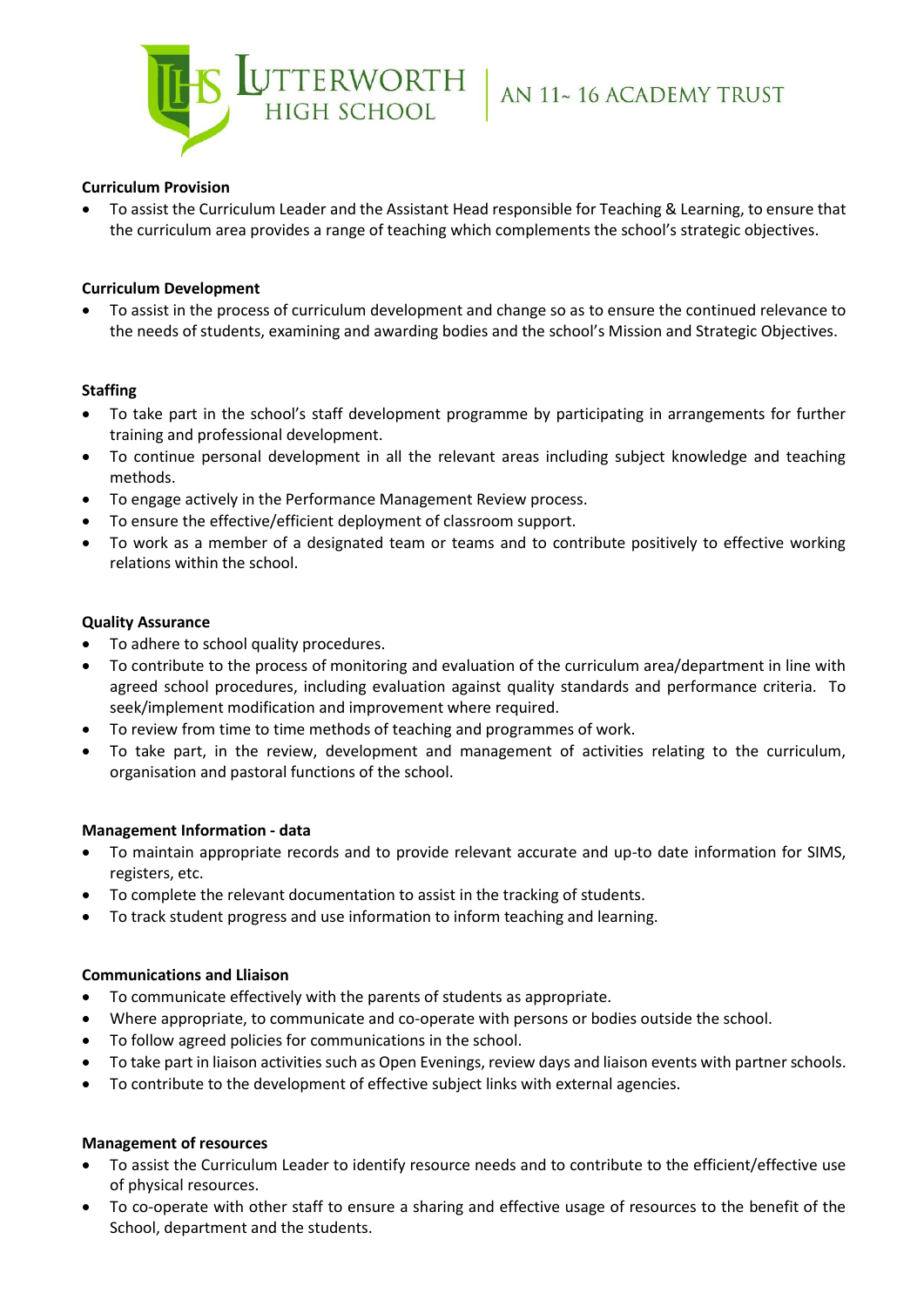

# **Pastoral system**

- To be a Form Tutor to an assigned group of students.
- To promote the general progress and well-being of individual students and of the Form Tutor Group as a whole.
- To liaise with a Pastoral Leader to ensure the implementation of the school's Pastoral System.
- To register students, accompany them to and in assemblies, encourage their full attendance at all lessons and their participation in other aspects of school life.
- To evaluate and monitor the progress of students and keep up-to-date student records as may be required.
- To contribute to the preparation of action plans and progress files and other reports.
- To alert the appropriate staff to problems experienced by students and to make recommendations as to how these may be resolved.
- To communicate as appropriate, with the parents of students and with persons or bodies outside the school concerned with the welfare of individual students, after consultation with the appropriate staff.
- To contribute to PSHE and citizenship and enterprise according to school policy.
- To apply the Discipline for Learning (D4L) systems so that effective learning can take place.

# **School ethos**

- To play a full part in the life of the school community, to support its distinctive mission and ethos and to encourage students to follow this example.
- To promote actively the school's corporate policies.
- To continue personal development as agreed.
- To comply with the school's Health and Safety policy and undertake risk assessments as appropriate.

# **Other**

- Under the reasonable discretion of the Headteacher, carry out the professional duties of a school teacher as set out in the current School Teachers' Pay and Conditions Document (STPCD).
- To engage actively and appropriately in the review process.
- Employees will be expected to comply with any reasonable request from a manager to undertake work of a similar level that is not specified in this job description.
- Employees are expected to be courteous to colleagues and provide a welcoming environment to visitors and telephone callers.
- The school will endeavour to make any necessary reasonable adjustments to the job and the working environment to enable access to employment opportunities for disabled job applicants or continued employment for any employee who develops a disabling condition.

**All teachers at Lutterworth High School will carry out their duties in line with those set out in the current School Teachers' Pay and Conditions Document.**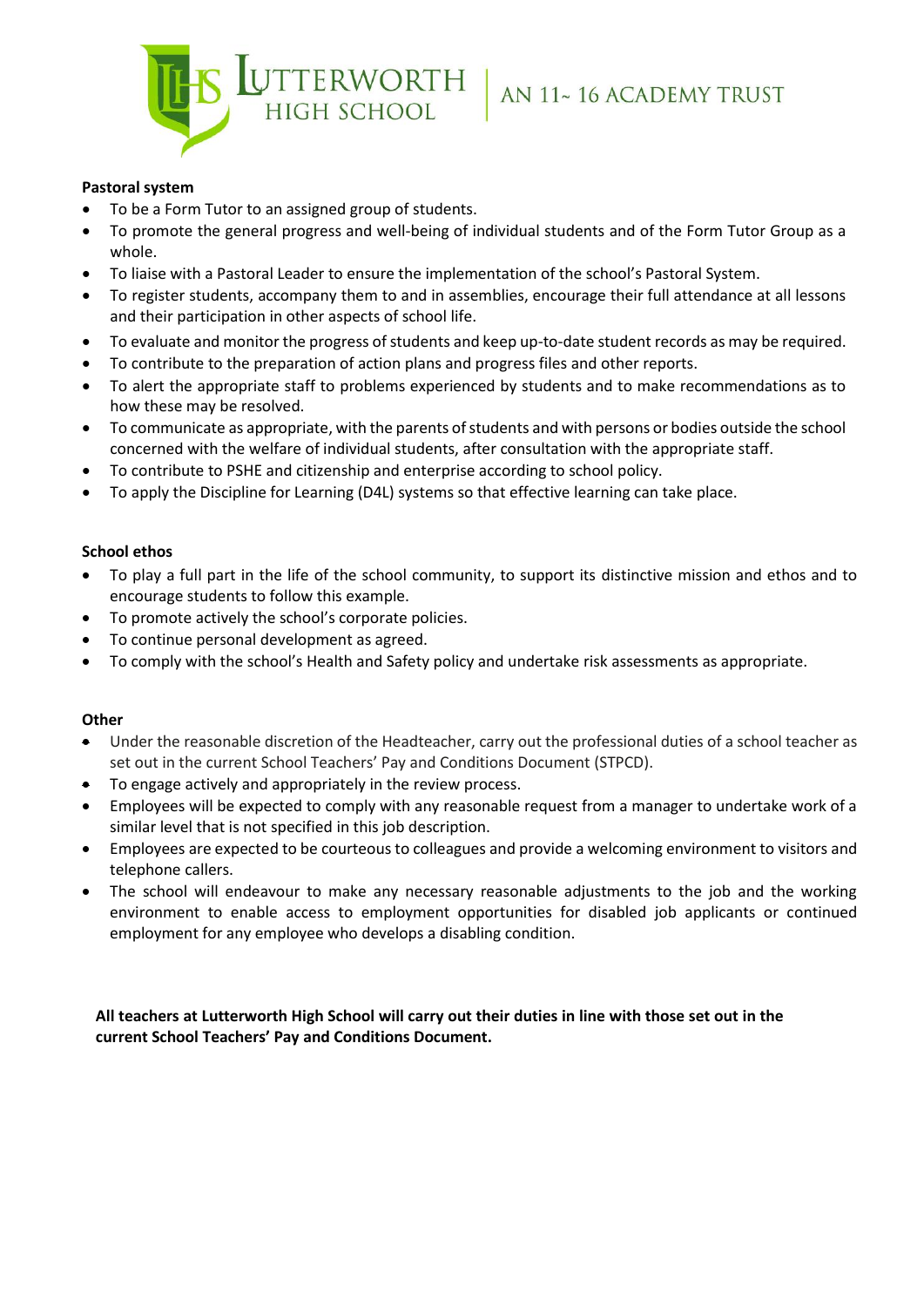

#### **SIGNATURES:**

Whilst every effort has been made to explain the main duties and responsibilities of the post, each individual task undertaken may not be identified in this job description.

This job description is current at the date below but will be reviewed on an annual basis and, following consultation with you, may be changed to reflect or anticipate changes in the job requirements which are commensurate with the job title and grade.

**Signed: \_\_\_\_\_\_\_\_\_\_\_\_\_\_\_\_\_ Signed: \_\_\_\_\_\_\_\_\_\_\_\_\_\_\_\_\_**

**(Teacher) (Headteacher)**

**Dated: \_\_\_\_\_\_\_\_\_\_\_\_\_\_\_\_\_ Dated: \_\_\_\_\_\_\_\_\_\_\_\_\_\_\_\_\_ (Teacher) (Headteacher)**

*Lutterworth High School Academy Trust is committed to safeguarding and promoting the welfare of children and young people and expects all staff and volunteers to share this commitment. Any offer of appointment will be conditional upon an enhanced CRB disclosure, satisfactory references and medical clearance.*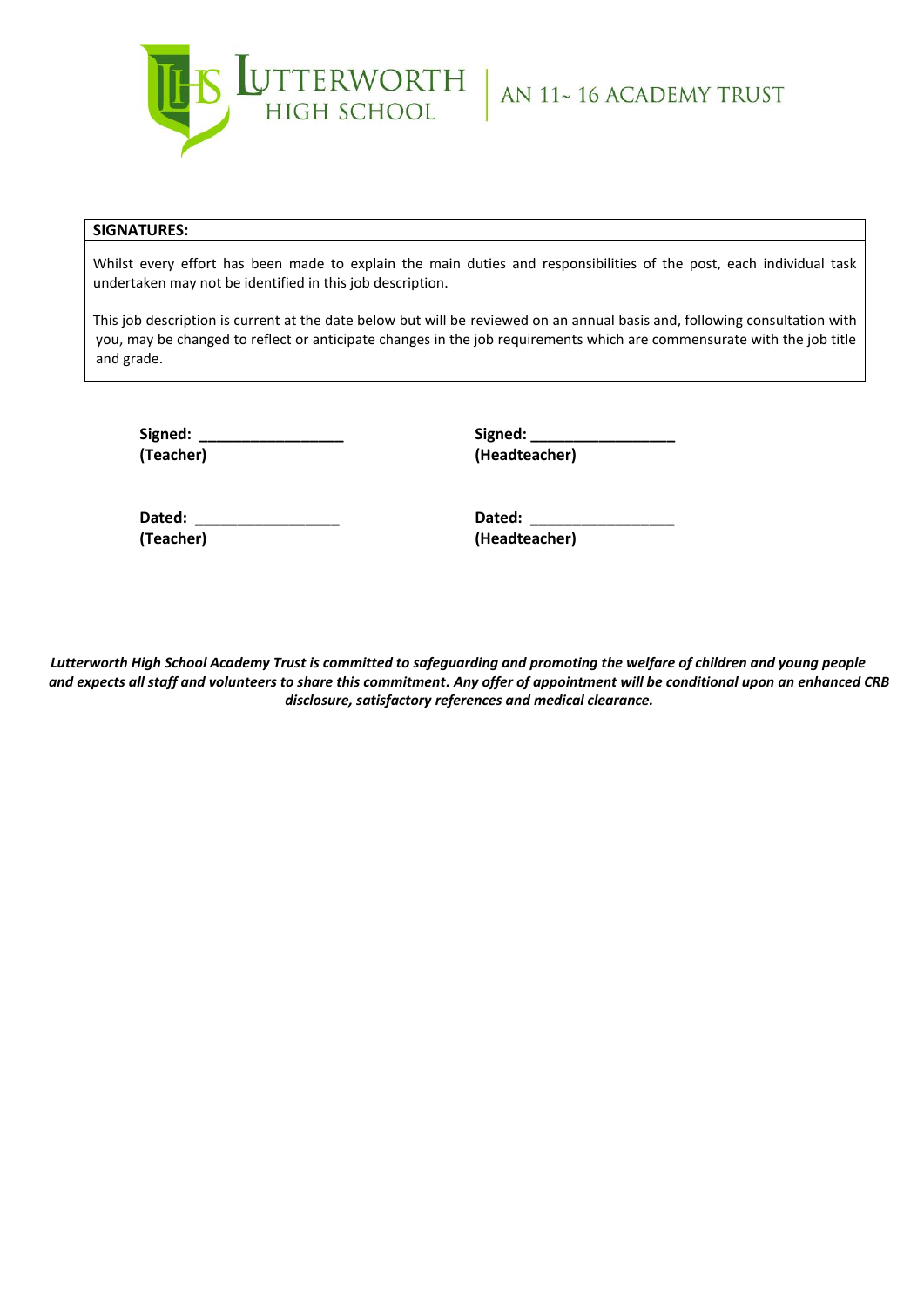$\begin{array}{|c|c|c|c|c|}\hline \textbf{UTTERWORTH} & \textbf{AN 11~16 ACADEMY TRUST} \hline \end{array}$ 

# **Person Specification - Teacher of Dance (TMS)**

#### **Education**

| Luuluuv                                               |                                                                     |
|-------------------------------------------------------|---------------------------------------------------------------------|
| <b>Essential</b>                                      | <b>Desirable</b>                                                    |
| • Qualified teacher status.                           | • Post graduate qualification.                                      |
| • Strong A-levels or equivalent in relevant subjects. | $\bullet$ Evidence of further and wider professional development.   |
| • Relevant degree.                                    | $\bullet$ Evidence of continuing development of subject expertise.  |
|                                                       | $\bullet$ Professional experience of dance and/or drama productions |

## **Experience**

| <b>Essential</b>                                             | <b>Desirable</b>                                            |
|--------------------------------------------------------------|-------------------------------------------------------------|
| • PGCE/previous teaching practice experience at KS3 and KS4  | Evidence of continued engagement with thinking and          |
| • High levels of subject expertise and enthusiasm            | research in education.                                      |
| • Excellent understanding of both subject and general        | Experience of teaching at KS5                               |
| pedagogy                                                     | Experience of leading a whole school musical production.    |
| Effective and systematic behaviour management routines       | Experience of teaching drama at KS3/KS4                     |
| and approaches                                               | Using a range of information and evidence to raise student  |
| High level of performance with personal teaching groups      | achievement                                                 |
| • Evidence of commitment to extend learning for students     | Ensuring that the learning environment is safe and that     |
| beyond the classroom                                         | risks are adequately assessed                               |
| • Active involvement in the promotion of equal opportunities | Ability to evaluate and identify priorities for development |
|                                                              | and training needs within the subject area                  |

#### **Knowledge and skills**

| <b>Essential</b>                                                 | <b>Desirable</b>                                              |
|------------------------------------------------------------------|---------------------------------------------------------------|
| • Grounding in teaching and learning strategies and the role of  | • Use of differentiated / personalised approaches to teaching |
| assessment                                                       | • ICT skills to enhance teaching and learning in your subject |
| • Excellent interpersonal and teamwork skills                    | area                                                          |
| • Excellent communication – sensitive and effective              | • Knowledge and understanding of current educational issues   |
| • Excellent planning and organisational skills                   | and relevant research                                         |
| • An ability to establish good working relationships with a wide |                                                               |
| range of people including students, parents, Governors and       |                                                               |
| colleagues                                                       |                                                               |
| • Knowledge and skills related to use of data to improve and     |                                                               |
| monitor outcomes for students                                    |                                                               |
| • A keen interest in how students learn and experience of        |                                                               |
| putting this knowledge into practice, reading research and       |                                                               |
| applying findings to department's work                           |                                                               |
| • Up to date knowledge of relevant safeguarding practices and    |                                                               |
| commitment to the protection and safeguarding of children        |                                                               |

#### **Personal Qualities**

| <b>Essential</b>                                                                                                                                                                                                                                                                                                                                                                                                                                        | <b>Desirable</b>                                                                                                                                                                           |
|---------------------------------------------------------------------------------------------------------------------------------------------------------------------------------------------------------------------------------------------------------------------------------------------------------------------------------------------------------------------------------------------------------------------------------------------------------|--------------------------------------------------------------------------------------------------------------------------------------------------------------------------------------------|
| • Genuine passion for education and belief in the potential of<br>every student.<br>• Reflective and proactive in seeking feedback to improve.<br>• A commitment to sustaining and raising achievement,<br>attainment and aspirations of all pupils.<br>• Collaborative, professional style of working. Ability to work<br>under pressure and remain positive, enthusiastic and<br>resilient.<br>• Deep commitment to LHS' ethos "Where Learning Comes" | Recognise the importance of teaching for the individual<br>Potential and capacity to grow professionally and aspire<br>further to take more responsibility and leadership<br>opportunities |
| First"                                                                                                                                                                                                                                                                                                                                                                                                                                                  |                                                                                                                                                                                            |